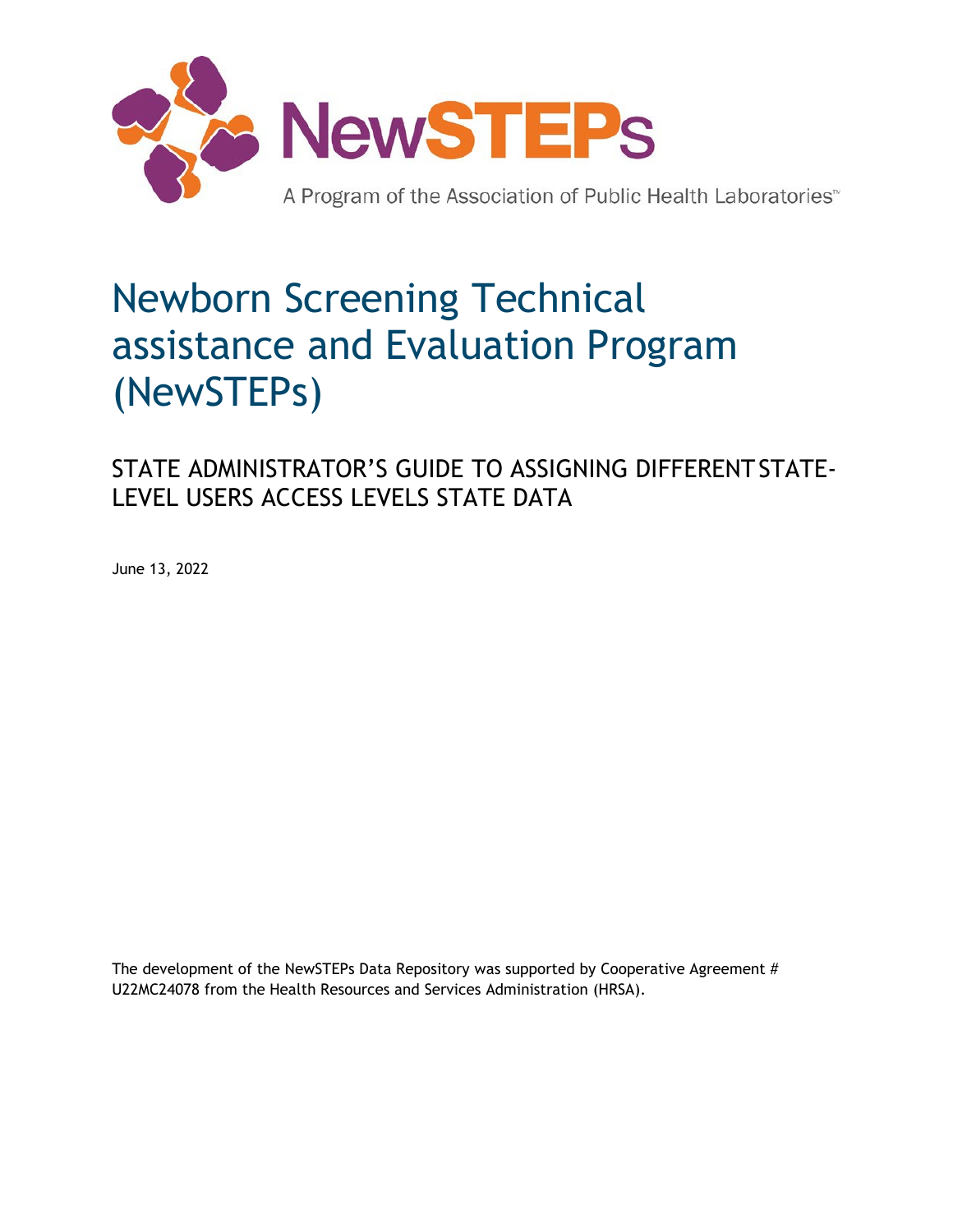

### 1 Introduction

The State Newborn Screening (NBS) Program will identify one individual to serve in the state administrator (the "State Administrator") role (i.e., the individual who will manage all users for the State) for the State. This individual will have the ability to create State-level user profiles and to view and edit the rights granted to the State-level users.

The State-level users identified by the State NBS Program, whose user profiles will be managed by the State Administrator, will have the capacity to enter, edit and read the State's own data, including case data and quality indicators, as well as having the ability to edit the State NBS Program profile information. These State-level users will not have access to data from other states. Instead, the State-level users and State Administrator will only be able to see aggregate, blinded data from other participating NBS programs.

To increase transparency, NewSTEPs has required all NBS programs to sign a Memorandum of Understanding (MOU) with APHL before entering case data and quality indicator data into the repository. The MOU details information regarding the following aspects of data sharing within the repository: data ownership, data reporting and data security. For more information about MOUs, please contact [newsteps@aphl.org](mailto:newsteps@aphl.org)

The following guide is to describe how a state administrator will be able to grant access to users within their state to enter and/ or view different modules within the NewSTEPs Data Repository.

The user role diagram (Figure 1) shows an overview of the different user roles available within the data repository.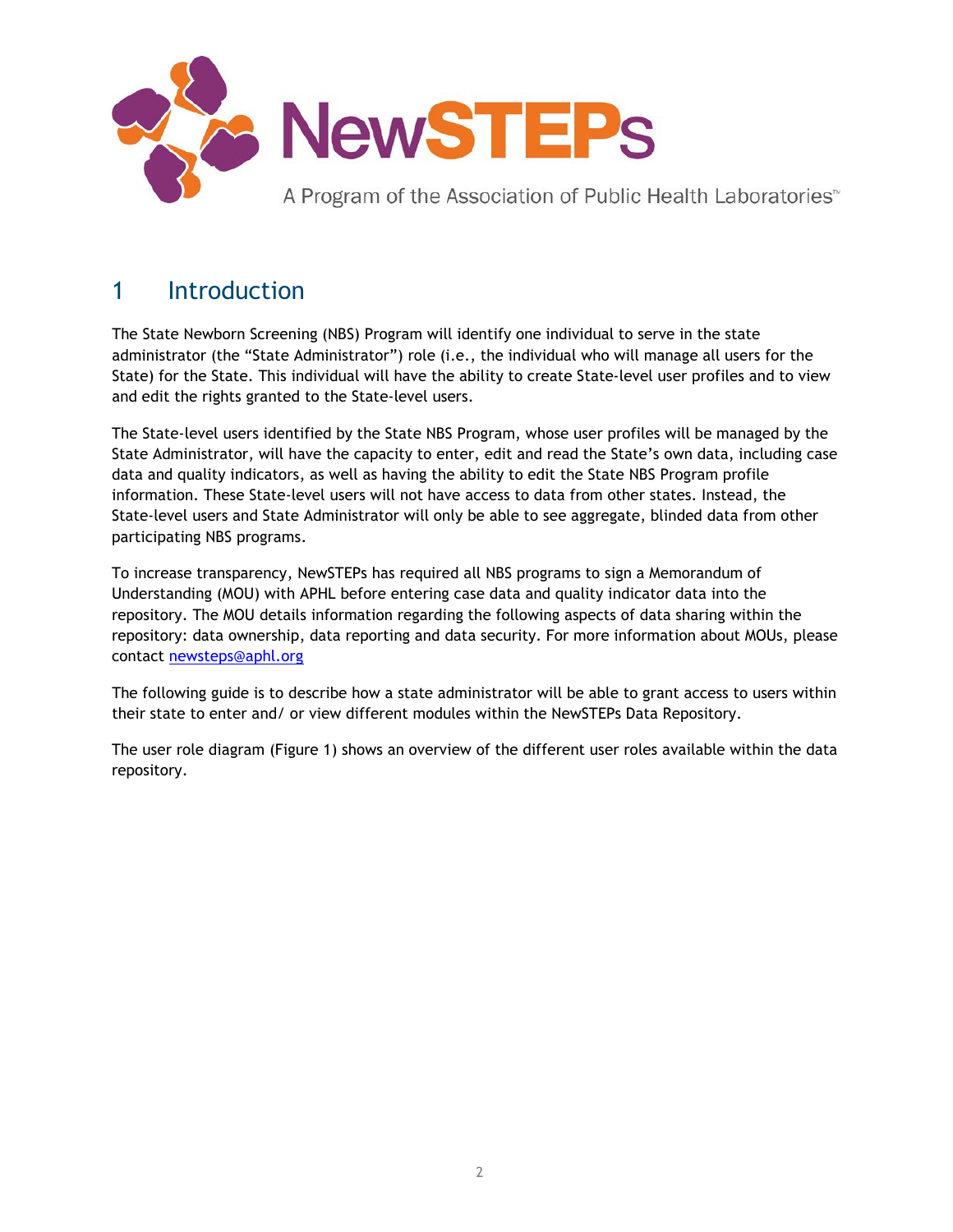

#### **Figure 1: NewSTEPs Data Repository User Roles Model**



Please note that each role has cumulative permissions, i.e., each role has the rights of the preceding role.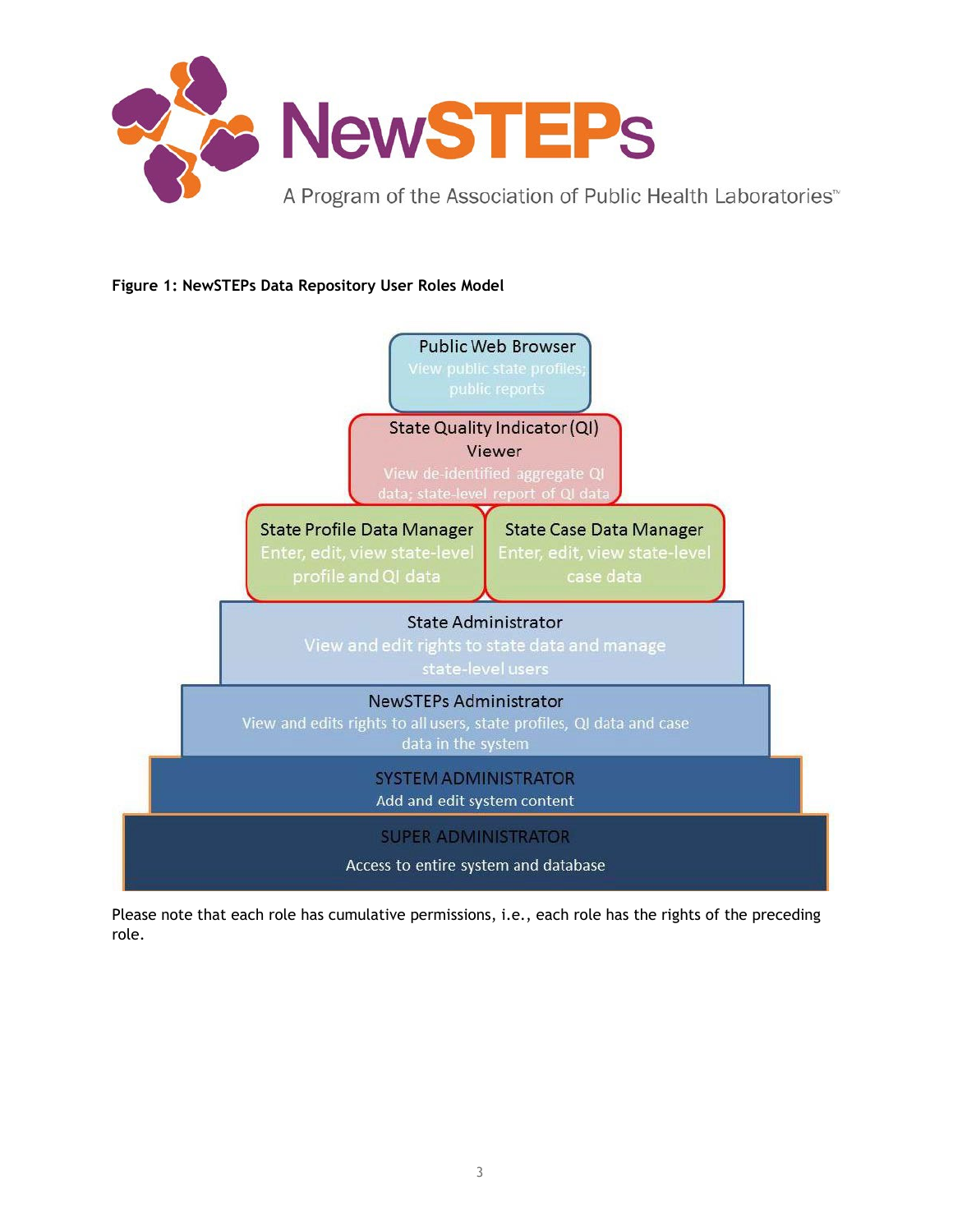

The table below provides more details on exactly what each user role can access.

#### **Table 1: Access Rights for User Roles**

| <b>User Role</b>                                                                  | <b>Access Rights</b>                                                                                                                                                              |
|-----------------------------------------------------------------------------------|-----------------------------------------------------------------------------------------------------------------------------------------------------------------------------------|
| <b>Public Web Browser</b>                                                         | View public reports available on the website and<br>state profiles available on the website                                                                                       |
| Registered User - has a "User" role within the<br><b>NewSTEPs Data Repository</b> | View de-identified aggregate reports that are<br>made available on the NewSTEPs data repository<br>landing page; other information available on the<br>NewSTEPs landing page      |
| State Quality Indicator (QI) Viewer                                               | View de-identified aggregate reports of QI data;<br>state-level report of QI data                                                                                                 |
| State Profile Data Manager                                                        | Enter, edit and view state-level profile and QI<br>data                                                                                                                           |
| State Case Data Manager                                                           | Enter, edit and view state-level case data                                                                                                                                        |
| <b>State Administrator</b>                                                        | View and edit all state-level data; manage all<br>state users                                                                                                                     |
| <b>NewSTEPs Administrator</b>                                                     | View and edit rights to all users, state profiles,<br>quality indicators and case data.                                                                                           |
| System Administrator                                                              | Add and edit system content. This level of access<br>is not applicable to state administrators, state-<br>level users, a registered user or the general<br>public.                |
| Super Administrator                                                               | Access to the entire system and database This<br>level of access is not applicable to the state<br>administrators, state-level users, a registered user<br>or the general public. |